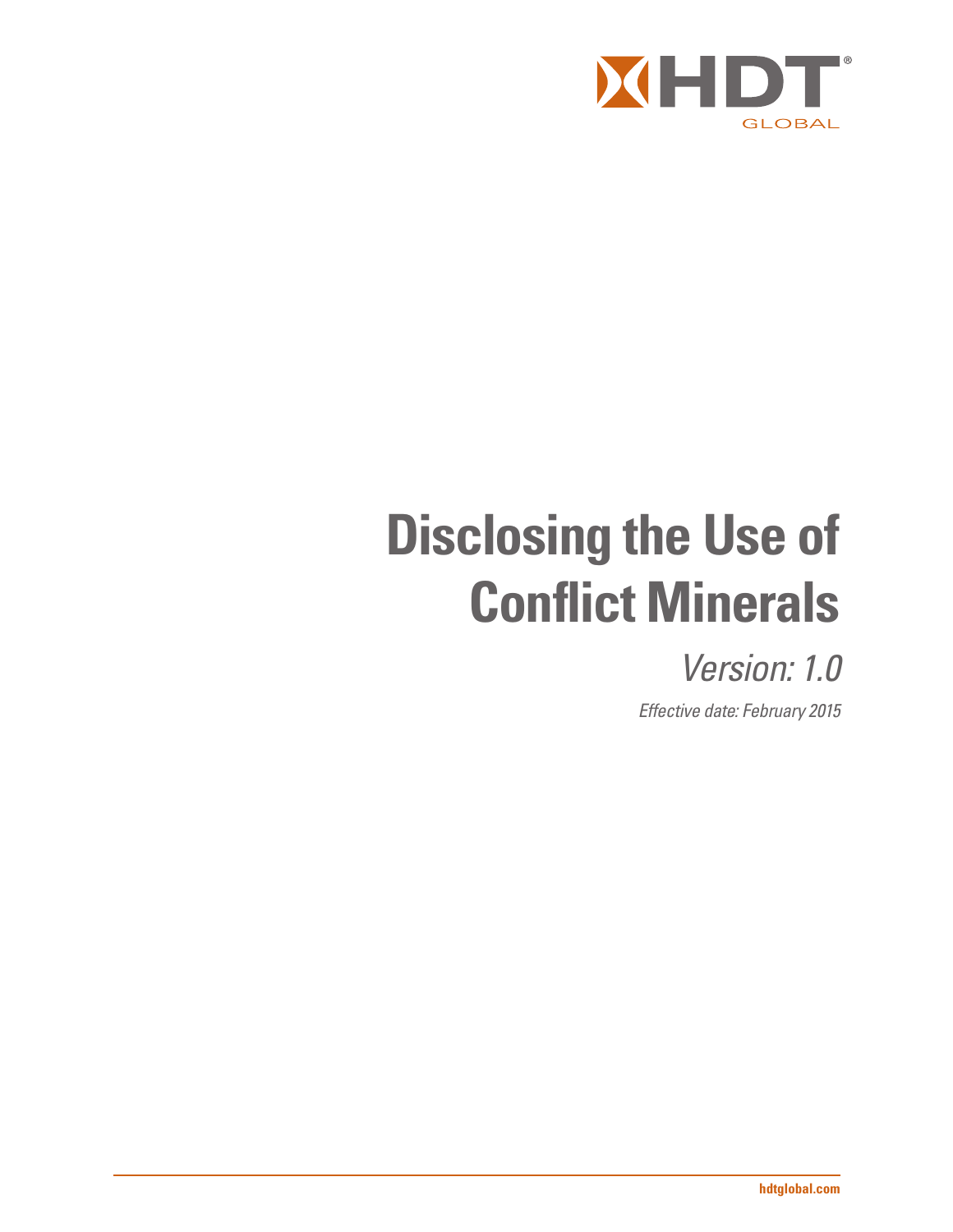

### **FACT SHEET**

#### **Background**

In 2010, Congress passed the Dodd-Frank Act, which directs the Commission to issue rules requiring certain companies to disclose their use of conflict minerals if those minerals are "necessary to the functionality or production of a product" manufactured by those companies. Under the Act, those minerals include tantalum, tin, gold or tungsten.

Congress enacted Section 1502 of the Act because of concerns that the exploitation and trade of conflict minerals by armed groups is helping to finance conflict in the DRC region and is contributing to an emergency humanitarian crisis. Section 1502 of the Act amends the Securities and Exchange Act of 1934 to add Section 13(p).

#### **The Rule**

The final rule applies to a company that uses minerals including tantalum, tin, gold or tungsten if:

- The company files reports with the SEC under the Exchange Act.
- The minerals are "necessary to the functionality or production" of a product manufactured or contracted to be manufactured by the company.

The final rule requires a company to provide the disclosure on a new form to be filed with the SEC (Form SD).

#### *Contracting to Manufacture:*

A company is considered to be "contracting to manufacture" a product if it has some actual influence over the manufacturing of that product. This determination is based on facts and circumstances, taking into account the degree of influence a company exercises over the product's manufacturing.

A company is not be deemed to have influence over the manufacturing if it merely:

- Affixes its brand, marks, logo, or label to a generic product manufactured by a third party.
- Services, maintains, or repairs a product manufactured by a third party.
- Specifies or negotiates contractual terms with a manufacturer that do not directly relate to the manufacturing of the product.

The requirements apply equally to domestic and foreign issuers.

#### *Determining Whether Conflict Minerals Originated in the DRC or Other Covered Countries:*

Under the final rule, a company that uses any of the designated minerals is required to conduct a reasonable 'country of origin' inquiry that must be performed in good faith and be reasonably designed to determine whether any of its minerals originated in the covered countries or are from scrap or recycled sources.

If the inquiry determines either of the following to be true:

- The company *knows* that the minerals *did not* originate in the covered countries or *are* from scrap or recycled sources.
- • The company *has no reason to believe* that the minerals *may have* originated in the covered countries or *may not be from*  scrap or recycled sources.

… then the company must disclose its determination, provide a brief description of the inquiry it undertook and the results of the inquiry on Form SD.

The company also is required to:

- Make its description publicly available on its Internet website.
- Provide the Internet address of that site in the Form SD.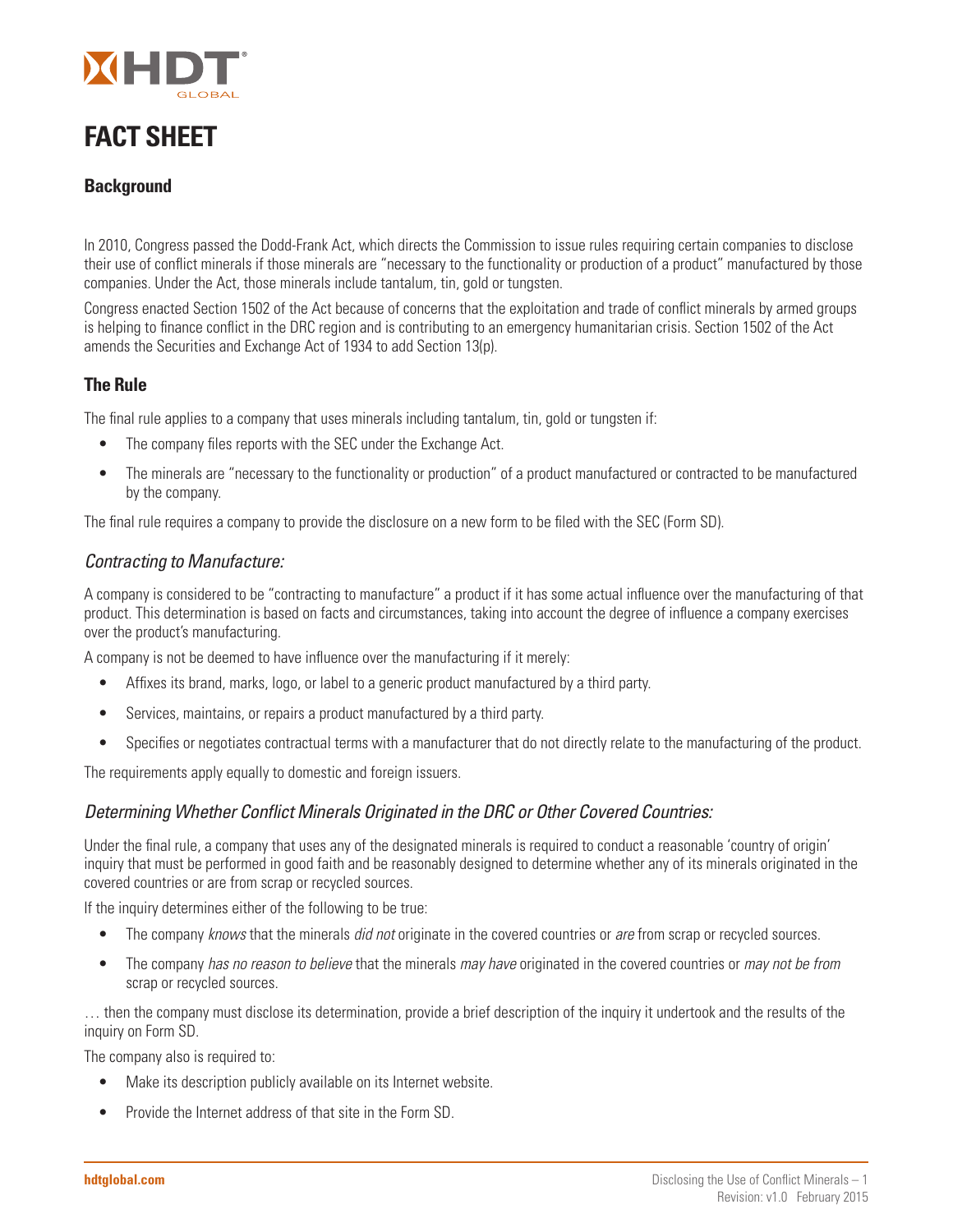

If the inquiry otherwise determines both of the following to be true:

- The company *knows or has reason to believe* that the minerals *may have* originated in the covered countries.
- The company *knows or has reason to believe* that the minerals *may not be* from scrap or recycled sources.

… then the company must undertake "due diligence" on the source and chain of custody of its conflict minerals and file a Conflict Minerals Report as an exhibit to the Form SD.

The company also is required to:

- Make publicly available the Conflict Minerals Report on its Internet website.
- Provide the Internet address of that site on Form SD.

#### *What Must Be Included in the Conflict Minerals Report:*

Under the final rule, companies that are required to file a Conflict Minerals Report must exercise due diligence on the source and chain of custody of their conflict minerals. The due diligence measures must conform to a nationally or internationally recognized due diligence framework, such as the due diligence guidance approved by the Organisation for Economic Co-operation and Development (OECD).

*DRC Conflict Free –* If a company determines that its products are "DRC conflict free" – that is the minerals may originate from the covered countries but did not finance or benefit armed groups – then the company must undertake the following audit and certification requirements:

- • Obtain an independent private sector audit of its Conflict Minerals Report
- Certify that it obtained such an audit.
- Include the audit report as part of the Conflict Minerals Report.
- Identify the auditor.

*Not Been Found to Be "DRC Conflict Free"*–If a company's products have not been found to be "DRC conflict free," then the company in addition to the audit and certification requirements must describe the following in its Conflict Minerals Report:

- The products manufactured or contracted to be manufactured that have not been found to be "DRC conflict free."
- The facilities used to process the conflict minerals in those products.
- The country of origin of the conflict minerals in those products.
- The efforts to determine the mine or location of origin with the greatest possible specificity.

*DRC Conflict Undeterminable –* For a temporary two-year period (or four-year period for smaller reporting companies), if the company is unable to determine whether the minerals in Its products originated in the covered countries or financed or benefited armed groups in those countries, then those products are considered "DRC conflict undeterminable."

In that case, the company must describe the following in its Conflict Minerals Report:

- Its products manufactured or contracted to be manufactured that are "DRC conflict undeterminable."
- The facilities used to process the conflict minerals in those products, if known.
- The country of origin of the conflict minerals in those products, if known.
- The efforts to determine the mine or location of origin with the greatest possible specificity.
- The steps it has taken or will take, if any, since the end of the period covered in its most recent Conflict Minerals Report to mitigate the risk that its necessary conflict minerals benefit armed groups, including any steps to improve due diligence.

For those products that are "DRC conflict undeterminable," the company is not required to obtain an independent private sector audit of the Conflict Minerals Report regarding the conflict minerals in those products.